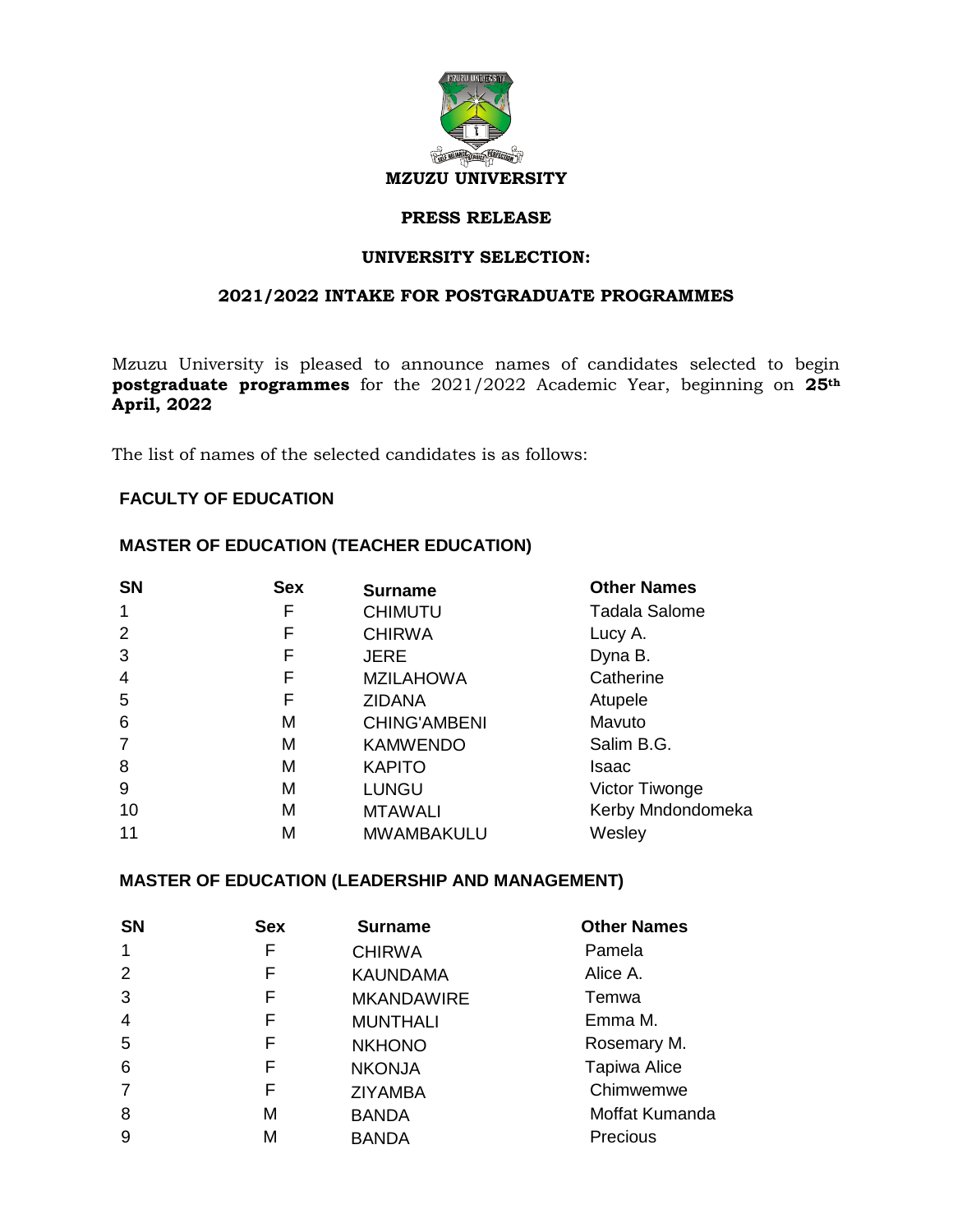| M | <b>CHILIMA</b>    | James                 |
|---|-------------------|-----------------------|
| M | <b>CHIPALA</b>    | Lawrence              |
| M | <b>CHISOKWE</b>   | Amos Bundi            |
| М | <b>CHITHYOKA</b>  | Mike                  |
| M | <b>KAMINYOGHE</b> | Peter                 |
| M | <b>KAPUTA</b>     | Patrick               |
| М | <b>LUNGU</b>      | <b>Oscar Eston</b>    |
| M | <b>MAIDA</b>      | Victor H.             |
| M | <b>MAKOSANA</b>   | <b>Burtson Simeon</b> |
| М | <b>MAKUTA</b>     | Jonathan P.           |
| M | <b>NG'OMA</b>     | Sam                   |
| M | <b>NYIRENDA</b>   | <b>Clement Mwiza</b>  |
| M | <b>TOROMA</b>     | Overton K.            |
| М | <b>TSUMBA</b>     | Cresensio             |
|   |                   |                       |

## **FACULTY OF HUMANITIES AND SOCIAL SCIENCES**

### **MASTER OF LIBRARY AND INFORMATION SCIENCE**

| <b>SN</b>      | <b>Sex</b> | <b>Surname</b>    | <b>Other Names</b> |
|----------------|------------|-------------------|--------------------|
| $\mathbf{1}$   | F          | <b>KACHINGWE</b>  | Sithembile         |
| 2              | F          | <b>MSANGAAMBE</b> | Febie              |
| 3              | M          | <b>CHAMGWERA</b>  | Portiphar          |
| $\overline{4}$ | M          | <b>CHINYUMBA</b>  | Lomosi Joseph      |
| 5              | M          | <b>KAIRA</b>      | Kenneth W.C.       |
| 6              | M          | <b>ZGAMBO</b>     | Kizito             |

# **MASTER OF ARTS (AFRICAN HISTORY AND HERITAGE)**

| <b>SN</b>      | <b>Sex</b> | <b>Surname</b>     | <b>Other Names</b>    |
|----------------|------------|--------------------|-----------------------|
| $\mathbf 1$    | F          | <b>KANDUNDE</b>    | <b>Esther</b>         |
| 2              | F          | <b>MPINGANJIRA</b> | <b>Leafnet Mwale</b>  |
| 3              | F          | <b>MUNTHALI</b>    | Memory M.             |
| $\overline{4}$ | м          | <b>KHOMBE</b>      | Aaron                 |
| 5              | м          | <b>KUMWENDA</b>    | Kondwani Aston        |
| 6              | м          | <b>LANGWE</b>      | Innocent              |
| 7              | M          | <b>MPONDA</b>      | Medson Mwalughali     |
| 8              | М          | <b>NYIRENDA</b>    | Douglas               |
| 9              | М          | <b>PHIRI</b>       | <b>Bernard Jervis</b> |

# **FACULTY OF SCIENCE, TECHNOLOGY AND INNOVATION**

# **MASTER OF SCIENCE IN INFORMATION THEORY CODING AND CRYPTOGRAPHY**

| <b>SN</b> | <b>Sex</b> | <b>Surname</b>   | <b>Other Names</b> |
|-----------|------------|------------------|--------------------|
| -1        | м          | <b>CHIKALAMO</b> | Happy              |
| 2         | М          | <b>CHOMBO</b>    | Yasin              |
| 3         | M          | JOSAYA           | Abdul-Rasheed      |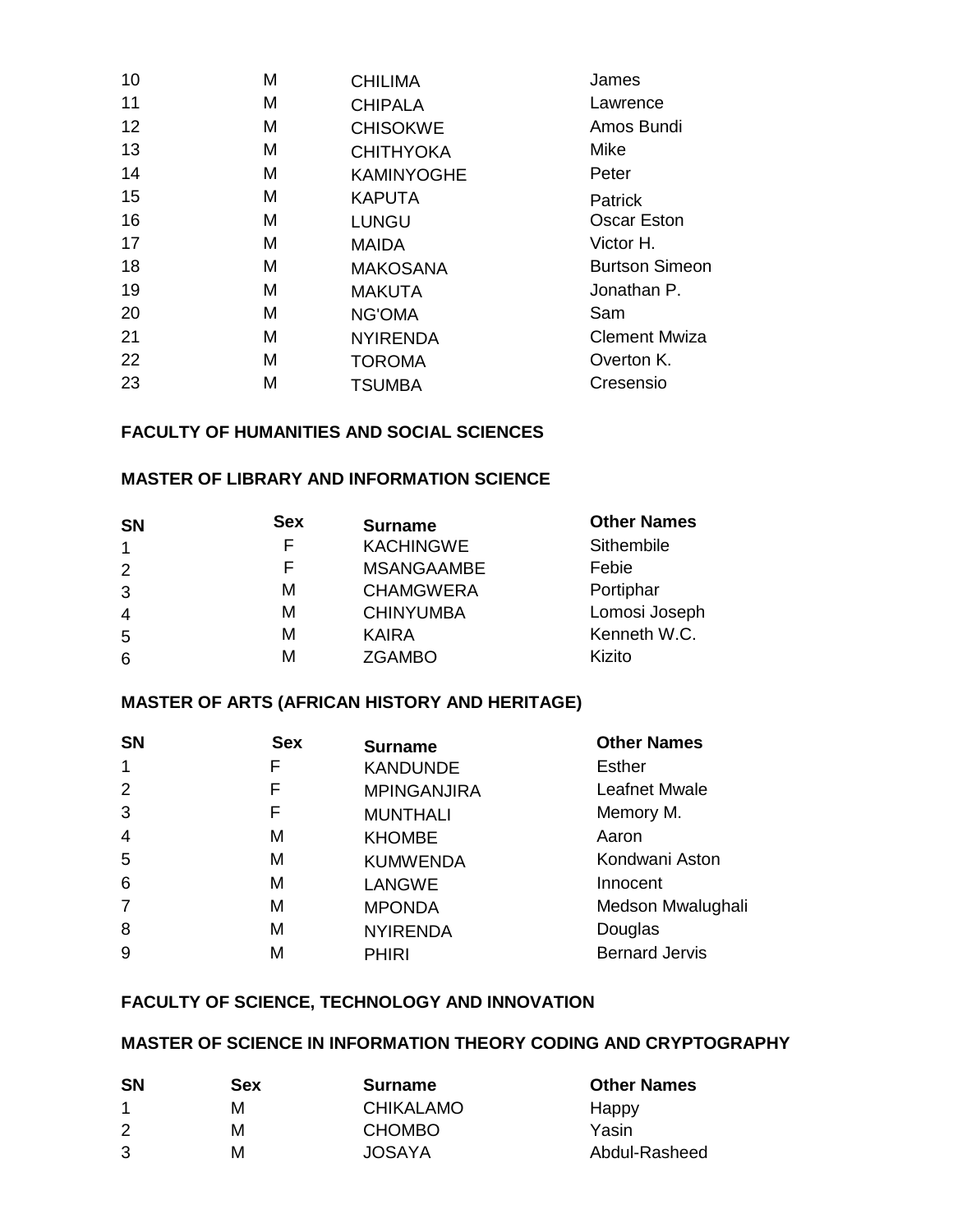# **MASTER OF SCIENCE (APPLIED CHEMISTRY)**

| <b>SN</b>      | <b>Sex</b> | <b>Surname</b>     | <b>Other Names</b> |
|----------------|------------|--------------------|--------------------|
|                |            | <b>DAKA</b>        | Grace              |
| $\overline{2}$ |            | <b>MPHAKO</b>      | Lidia              |
| 3              | M          | <b>CHIKABVUMBA</b> | Gift Chimbu        |
| 4              | M          | <b>CHIMBENDE</b>   | Happy Beka         |
| 5              | M          | <b>CHIPOFYA</b>    | Elijah             |
| 6              | M          | <b>KWENDA</b>      | Ziyada Gift        |
| $\overline{7}$ | M          | <b>MSISKA</b>      | Gomezgani Saika    |
| 8              | M          | <b>SIMWAKA</b>     | Honest Yobu        |
| 9              | M          | <b>ZGAMBO</b>      | Huxley             |
|                |            |                    |                    |

# **FACULTY OF ENVIRONMENTAL SCIENCES**

### **MASTER OF SCIENCE (FORESTRY AND ENVIRONMENTAL MANAGEMENT)**

| <b>SN</b>      | <b>Sex</b> | <b>Surname</b>  | <b>Other Names</b> |
|----------------|------------|-----------------|--------------------|
| $\mathbf{1}$   | М          | <b>BANDA</b>    | Elija              |
| 2              | м          | <b>KACHECHE</b> | Robert             |
| 3              | М          | <b>KAMANGA</b>  | Tommy Wakana       |
| $\overline{4}$ | М          | <b>KANYENDA</b> | Benjamin B.        |
| 5              | М          | <b>MAKUMBA</b>  | <b>Steven</b>      |
| 6              | М          | <b>MFUNE</b>    | Lloyd E.           |
| $\overline{7}$ | М          | <b>MPHALO</b>   | Fred               |

#### **MASTER OF SCIENCE IN GEOINFORMATICS**

| <b>SN</b>            | <b>Sex</b> | <b>Surname</b> | <b>Other Names</b>    |
|----------------------|------------|----------------|-----------------------|
| $\blacktriangleleft$ |            | <b>CHISESA</b> | Lusungu               |
| 2                    | м          | <b>JANUARE</b> | Chimwemwe             |
| 3                    | М          | <b>KALIMA</b>  | Clyde Jacob           |
| $\overline{4}$       | М          | <b>KAMERA</b>  | Luwiza Akesa          |
| 5                    | м          | THOLE          | <b>Richard Lulaka</b> |

# **MASTER OF SCIENCE (FISHERIES AND AQUATIC SCIENCE)**

| <b>SN</b> | <b>Sex</b> | <b>Surname</b>    | <b>Other Names</b> |
|-----------|------------|-------------------|--------------------|
|           | м          | <b>MACSEMIANO</b> | <b>Bannet</b>      |
| 2         | М          | <b>NDOVI</b>      | Precious           |
| 3         | м          | <b>YOSIYA</b>     | Takondwa           |

### **MASTER OF SCIENCE IN SANITATION**

| <b>SN</b>      | Sex | <b>Surname</b> | <b>Other Names</b> |
|----------------|-----|----------------|--------------------|
| $\overline{1}$ |     | <b>CHASIMA</b> | Tracy              |
| 2              |     | <b>CHAULA</b>  | Shaina H.          |
| 3              |     | <b>KABAGHE</b> | Diana M.           |
| $\overline{4}$ |     | <b>LUHANGA</b> | Angella Chikoko    |
| -5             |     | MITHI          | Cynthia            |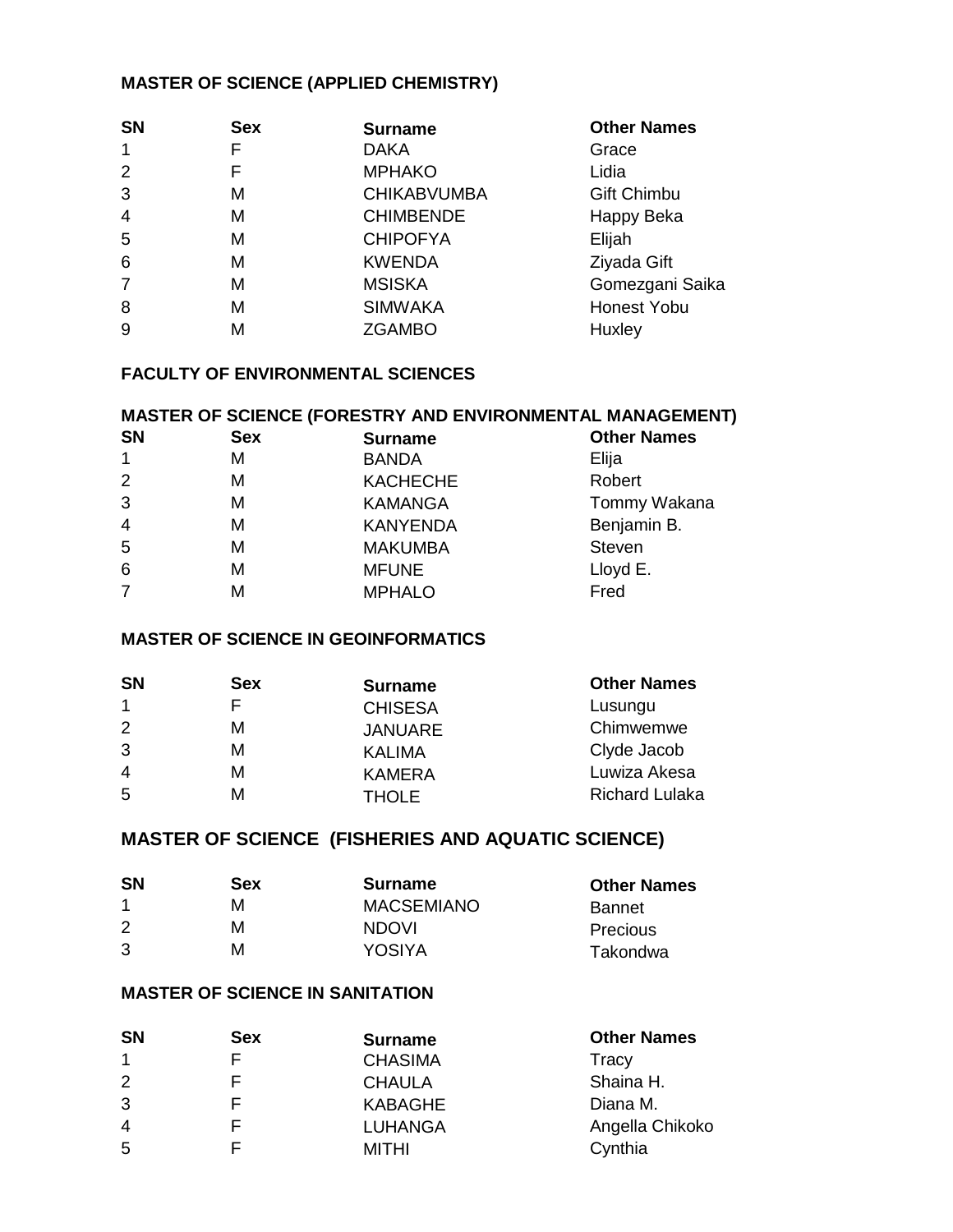| 6              | F | <b>MNYENYEMBE</b>  | <b>Moirah Destiny</b>  |
|----------------|---|--------------------|------------------------|
| $\overline{7}$ | F | <b>MOYO</b>        | Margaret               |
| 8              | F | <b>MWAKYANJALA</b> | Chimwemwe Endy         |
| 9              | F | <b>NGOMA</b>       | <b>Beatrice Esther</b> |
| 10             | F | <b>PANJA</b>       | Evarine C.             |
| 11             | F | <b>ZIMBA</b>       | Esnai T.               |
| 12             | м | <b>BANDA</b>       | Adams                  |
| 13             | M | <b>BANDA</b>       | Phillip                |
| 14             | M | <b>KATAMBA</b>     | Madalitso              |
| 15             | M | <b>NDHLOVU</b>     | Timothy                |
| 16             | M | <b>ZAVISON</b>     | Anold S.K.             |

# **MASTER OF SCIENCE IN WATER RESOURCES MANAGEMENT AND DEVELOPMENT**

| <b>SN</b>      | <b>Sex</b> | <b>Surname</b>  | <b>Other Names</b> |
|----------------|------------|-----------------|--------------------|
| $\mathbf{1}$   | F          | <b>NSAMILA</b>  | Eneles Rasheeda    |
| $\overline{2}$ | F          | <b>SELEMAN</b>  | Lonely             |
| 3              | F          | <b>SOMANJE</b>  | Chisomo            |
| $\overline{4}$ | M          | <b>BOTHA</b>    | Herbert            |
| 5              | M          | <b>CHAMANGA</b> | Darwin             |
| 6              | M          | <b>CHINYAMA</b> | <b>Noel Phuka</b>  |
| $\overline{7}$ | M          | <b>KATUNGA</b>  | Joseph             |
| 8              | M          | <b>KUMWENDA</b> | Kumbukani          |
| 9              | M          | <b>MHANGO</b>   | Chance C.          |
| 10             | M          | <b>NKHATA</b>   | Wanangwa           |
| 11             | M          | <b>NKOSI</b>    | Mac Wales          |
| 12             | M          | <b>NYASULU</b>  | Arthur             |
| 13             | М          | <b>PHIRI</b>    | Hassan             |

# **MASTER OF SCIENCE IN URBAN PLANNIG**

| <b>SN</b> | Sex | <b>Surname</b>   | <b>Other Names</b> |
|-----------|-----|------------------|--------------------|
|           |     | <b>CHILUMPHA</b> | Fatuma             |
| 2         |     | MATAYA           | Lexa               |
| 3         | м   | MANDA            | Faith              |
| 4         | м   | <b>MHANGO</b>    | George H.          |

# **MASTER OF SCIENCE IN TRANSFORMATIVE COMMUNITY DEVELOPMENT**

| <b>SN</b>            | <b>Sex</b> | <b>Surname</b>  | <b>Other Names</b>    |
|----------------------|------------|-----------------|-----------------------|
| $\blacktriangleleft$ | F          | <b>CHIHANA</b>  | Ezellina O.           |
| 2                    | F          | <b>CHILE</b>    | Tionge A.S.           |
| 3                    | F          | <b>CHIRWA</b>   | <b>Esther Fiskani</b> |
| $\overline{4}$       | F          | <b>CHIUMIA</b>  | Wema Ben              |
| 5                    | F          | <b>KACHALE</b>  | Jacqueline            |
| 6                    | F          | <b>KAWINGA</b>  | Chikondi              |
| 7                    | F          | <b>KUMWENDA</b> | <b>Stella</b>         |
| 8                    | F          | <b>MAGANGA</b>  | Mphatso               |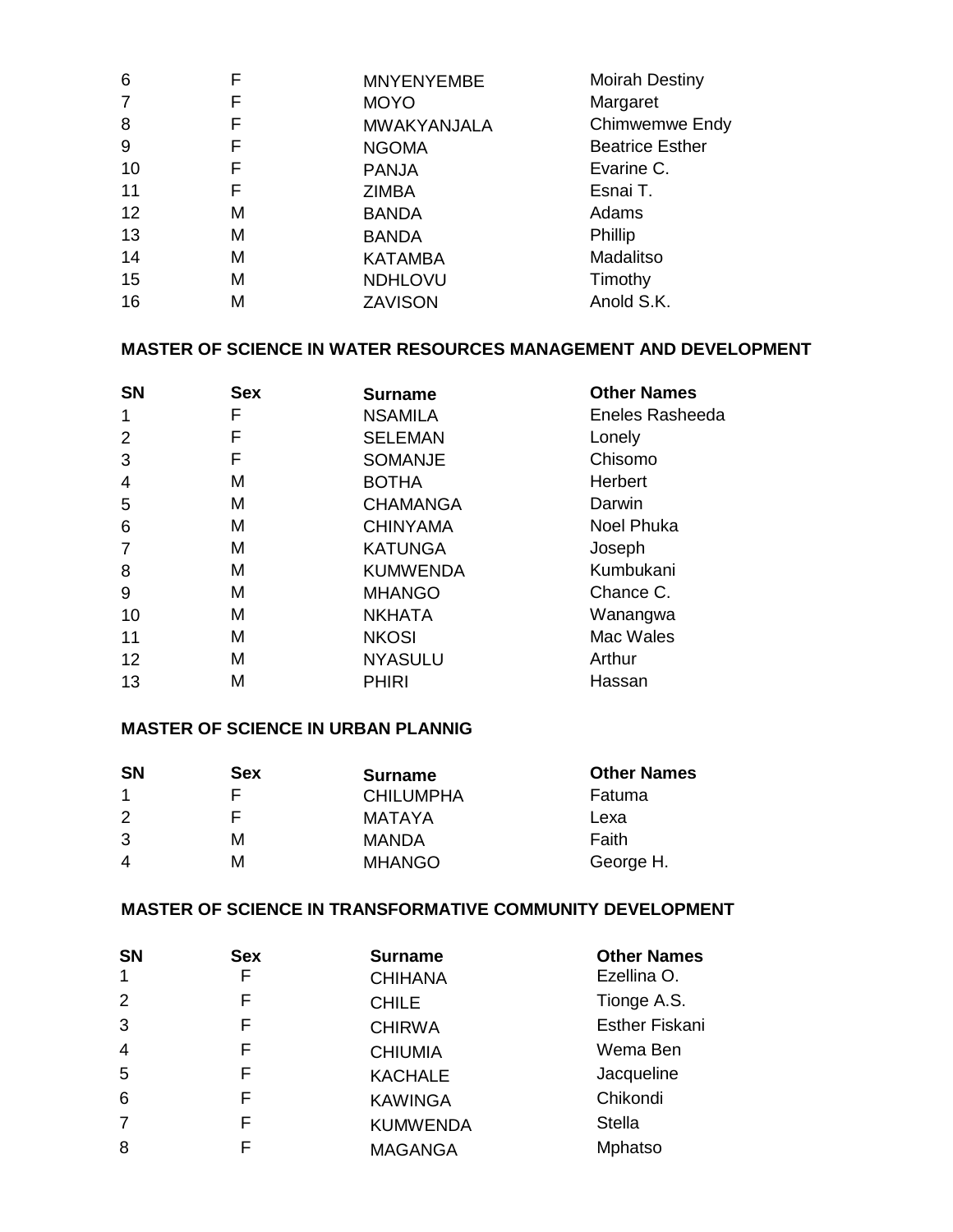| 9  | F | <b>MBENDERA</b>   | Yanjano Grace             |
|----|---|-------------------|---------------------------|
| 10 | F | <b>MHONE</b>      | Colless                   |
| 11 | F | <b>MKANGALA</b>   | Mirriam                   |
| 12 | F | <b>MKISI</b>      | <b>Esther Hadassah</b>    |
| 13 | F | <b>MNDALA</b>     | Matrida Mwajuma           |
| 14 | F | <b>MSOWOYA</b>    | Lonely Mandiwa            |
| 15 | F | <b>MTHUNZI</b>    | Sinkanako                 |
| 16 | F | <b>MWAFULIRWA</b> | Annie N.                  |
| 17 | F | <b>MWALE</b>      | Walusungu                 |
| 18 | F | <b>NTHINDA</b>    | Ethel                     |
| 19 | M | <b>CHIBAMBO</b>   | Edward                    |
| 20 | M | <b>CHIMWAZA</b>   | Chikonzero Andisen        |
| 21 | M | <b>CHIPETA</b>    | <b>Barnet</b>             |
| 22 | M | <b>GONDWE</b>     | Hamilton                  |
| 23 | M | <b>GONDWE</b>     | Luso Mapesi               |
| 24 | M | <b>JESTER</b>     | Jollam                    |
| 25 | M | <b>KAUTALE</b>    | <b>Bonface</b>            |
| 26 | M | <b>KAVUTA</b>     | Paul                      |
| 27 | M | <b>KUMBIKANO</b>  | Chimwemwe                 |
| 28 | M | <b>KUSEDYO</b>    | John                      |
| 29 | M | <b>MANYAMBA</b>   | Richard                   |
| 30 | M | <b>MATIPWIRI</b>  | <b>Precious Andy</b>      |
| 31 | M | <b>MKANDAWIRE</b> | Fishani                   |
| 32 | M | <b>M'MANGA</b>    | Edwin                     |
| 33 | M | <b>MPHONGOLO</b>  | Andrew                    |
| 34 | M | <b>MSOLOLA</b>    | Hope                      |
| 35 | M | <b>MTAMBO</b>     | <b>Steven</b>             |
| 36 | M | <b>MULIPA</b>     | Dickson                   |
| 37 | М | <b>MUMBA</b>      | Wanangwa                  |
| 38 | M | <b>MWASE</b>      | Joseph                    |
| 39 | Μ | <b>NGWEMBA</b>    | <b>Edward Blessings</b>   |
| 40 | Μ | <b>NGWENYA</b>    | Daniel M.                 |
| 41 | Μ | <b>NYAMBWANI</b>  | <b>Sanderson Plaswell</b> |
| 42 | Μ | <b>NYIRENDA</b>   | <b>Emmanuel Chituzu</b>   |
| 43 | Μ | <b>PHIRI</b>      | <b>Cuthbert Bentry</b>    |
| 44 | Μ | <b>SCOTCH</b>     | Davie                     |
| 45 | Μ | <b>SIMUKONDA</b>  | Henry                     |
| 46 | Μ | <b>ZIMBA</b>      | Gracious S.               |
| 47 | М | <b>ZIMPITA</b>    | Emmanuel                  |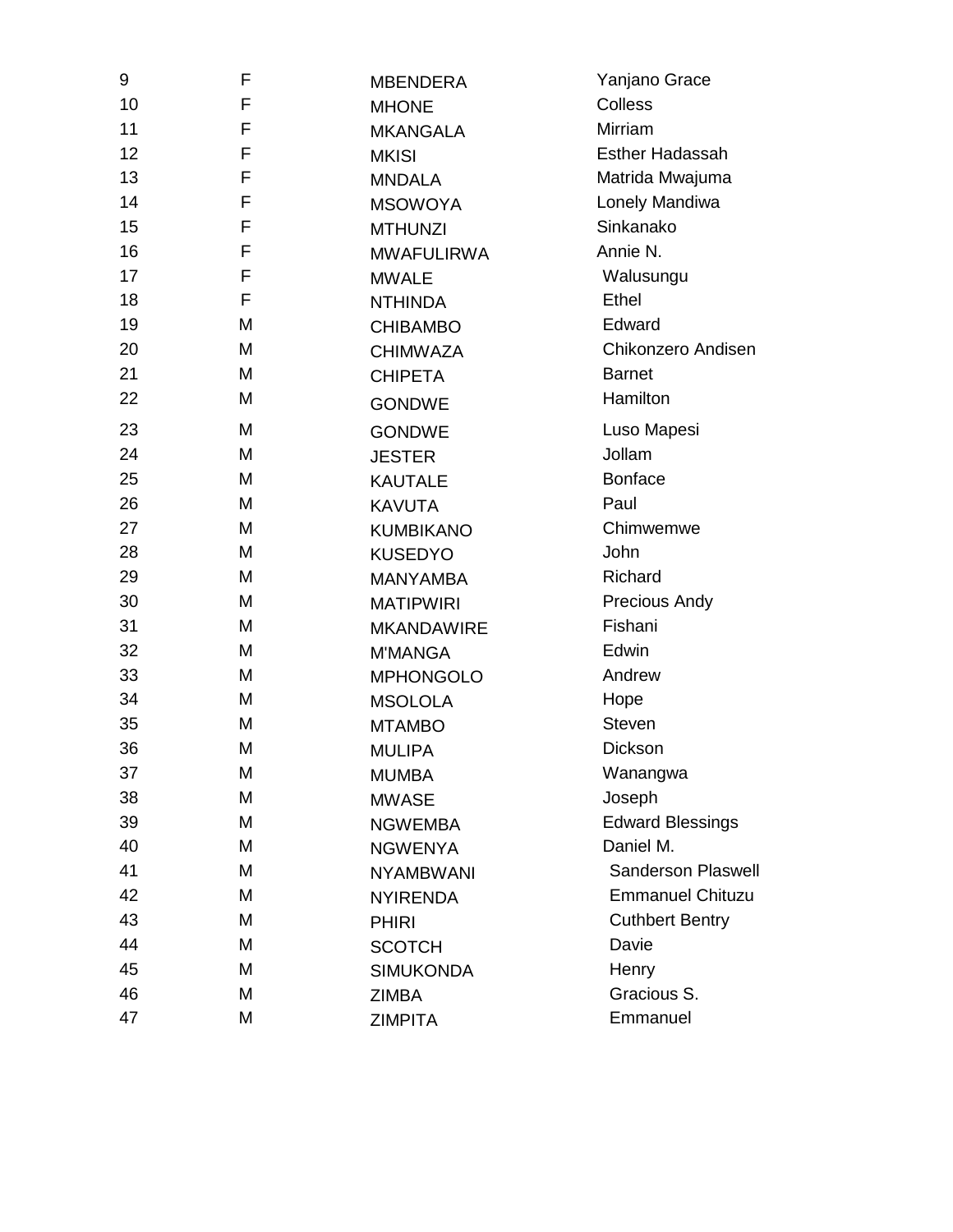### **FACULTY OF HEALTH SCIENCES**

# **MASTER OF SCIENCE IN NURSING EDUCATION (CLINICAL TEACHING)**

| <b>SN</b>      | <b>SEX</b> | <b>Surname</b>   | <b>Other Names</b>  |
|----------------|------------|------------------|---------------------|
| 1              | F          | <b>GASTEN</b>    | Martha              |
| $\overline{2}$ | F          | <b>GUMBO</b>     | Cecilia             |
| 3              | F          | KABVALA          | Josephine           |
| 4              | F          | <b>KAMWENDO</b>  | Alinafe             |
| 5              | F          | <b>MGABADERE</b> | Chisomo Chigonjetso |
| 6              | F          | <b>MLOGENI</b>   | Dzeliwe Inkosinathi |
| $\overline{7}$ | F          | <b>MULAGA</b>    | Enallah Kabango     |
| 8              | F          | <b>MUNTHALI</b>  | <b>Theresa</b>      |
| 9              | F          | <b>MWAWA</b>     | Winnie              |
| 10             | F          | <b>NG'AMBI</b>   | Gloria              |
| 11             | F          | <b>NKHOMA</b>    | Linda Veronica      |
| 12             | F          | <b>NYIRENDA</b>  | Wakhonderachi Likha |
| 13             | F          | <b>TEMBO</b>     | Wezi Gondwe         |
| 14             | M          | <b>CHIRAMBO</b>  | Moster Yesaya       |
| 15             | M          | <b>LAZARUS</b>   | Elias               |
| 16             | M          | <b>LWESHA</b>    | Wakisa              |

### **DOCTOR OF PHILOSOPHY (TRANSFORMATIVE COMMUNITY DEVELOPMENT)**

| <b>SN</b>      | <b>Sex</b> | <b>Surname</b>   | <b>Other Names</b>      |
|----------------|------------|------------------|-------------------------|
| $\mathbf{1}$   | F          | <b>KAMTUKULE</b> | Vera                    |
| 2              | F          | <b>MUNTHALI</b>  | Wezzie Kaseka           |
| 3              | м          | <b>BOTHA</b>     | Chrispine Nyanjagha     |
| $\overline{4}$ | м          | <b>CHAGOMA</b>   | Esau                    |
| 5              | м          | <b>CHAZEMA</b>   | <b>Thokozani Andrew</b> |
| 6              | м          | <b>KUMWENDA</b>  | David Phelemero         |
| $\overline{7}$ | M          | <b>MUGABA</b>    | Wongani                 |
| 8              | м          | <b>NG'AMBI</b>   | George                  |
| 9              | м          | <b>NKHONJERA</b> | <b>Thomas Andrea</b>    |
| 10             | М          | <b>NUNDWE</b>    | <b>Vincent Thom</b>     |

### **DOCTOR OF PHILOSOPHY (SANITATION)**

| S/N | <b>Sex</b> | Surname       | <b>Other Names</b> |
|-----|------------|---------------|--------------------|
|     | M          | <b>CHUNGA</b> | Paul Wilson        |

# **DOCTOR OF PHILOSOPHY (URBAN AND REGIONAL PLANNING)**

| S/N | <b>Sex</b> | <b>Surname</b> | <b>Other Names</b> |
|-----|------------|----------------|--------------------|
|     | M          | <b>CHANZA</b>  | Costly             |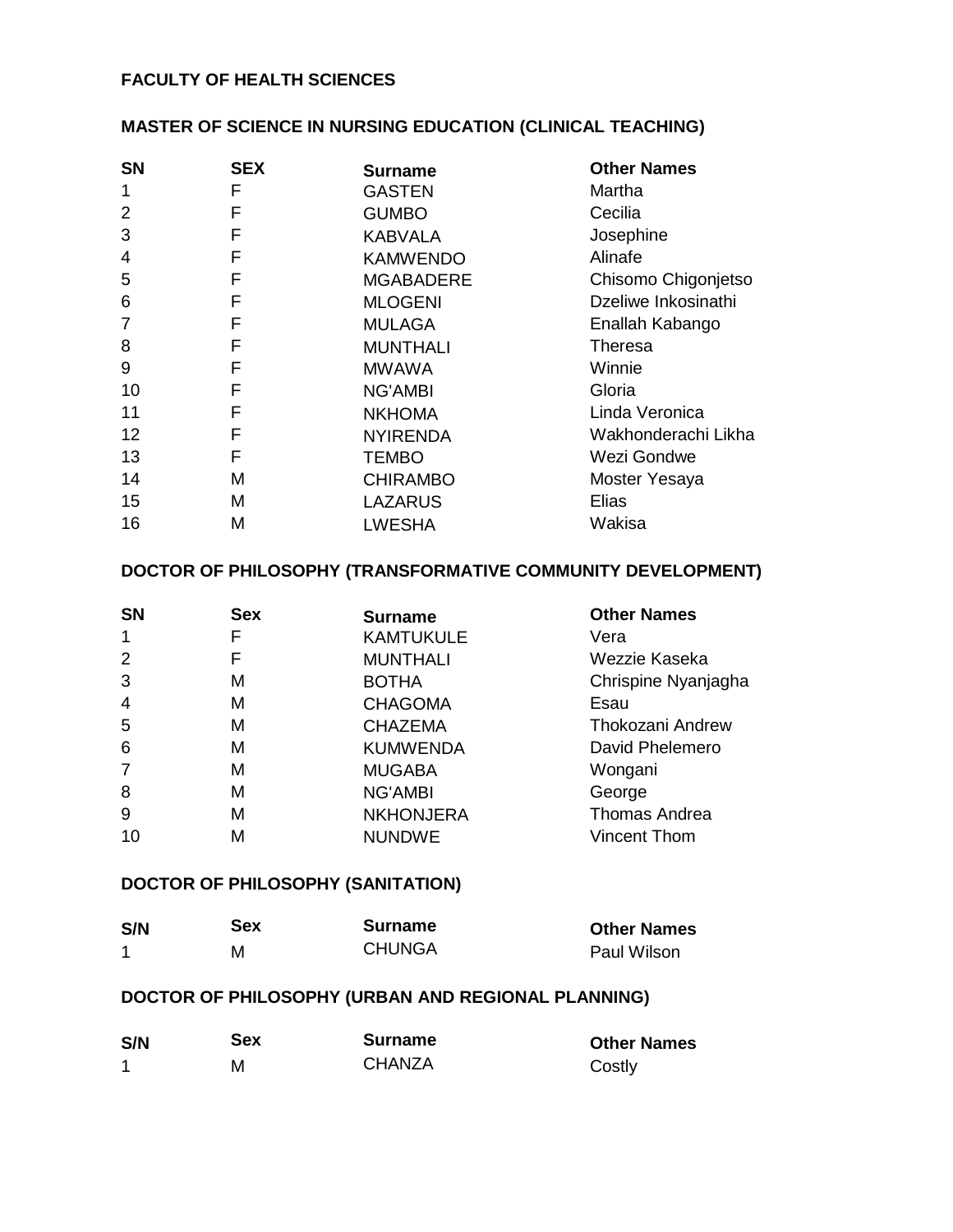#### **DOCTOR OF PHILOSOPHY (WATER RESOURCES MANAGEMENT AND DEVELOPMENT)**

| S/N | <b>Sex</b> | <b>Surname</b> |
|-----|------------|----------------|
|     |            | KANYIKA        |

**Other Names Charity Mbewe** 

### **Opening Date**

The successful candidates are required to report for registration and orientation which will be conducted during the week from **25th April, 2022 to 29th April, 2022**. You will be required to attend this orientation.

### **Fees**

Candidates are informed that they should pay at least half of the required fees per academic year for them to be registered in the first semester.

Fees can be paid in full or in two instalments at the beginning of each of the two semesters in an academic year.

Please note that the fees may change with or without notice.

All fees should be deposited into the following bank account:

| Name of the Bank : | NBS Bank                                           |
|--------------------|----------------------------------------------------|
| Account Name:      | Mzuzu University Fee Collection Account            |
| Account Number :   | 14389172                                           |
| Branch             | : Mzuzu Branch                                     |
|                    | Swift code (for international transfers): NBSTMWMW |

Please make sure that you indicate your **Registration Number** indicated on the first page of your Admission letter and payment type i.e **tuition**, on the bank deposit slip. You will be required to present the bank deposit slip to the University Cashier during registration in order to get a receipt.

Only students who will have paid fees and fulfilled the registration requirements will be given authority to attend classes and access other services.

#### Stationery and Other Requirements

Students are requested to provide their own stationery. Besides tuition fees, students are also required to meet other costs relating to upkeep during the period they will be attending classes and while attending to other academic activities in the field. Other requirements relate to research projects, uniforms and special equipment for use during studies.

These costs are determined by individual Faculties and details of such requirements will be communicated during registration.